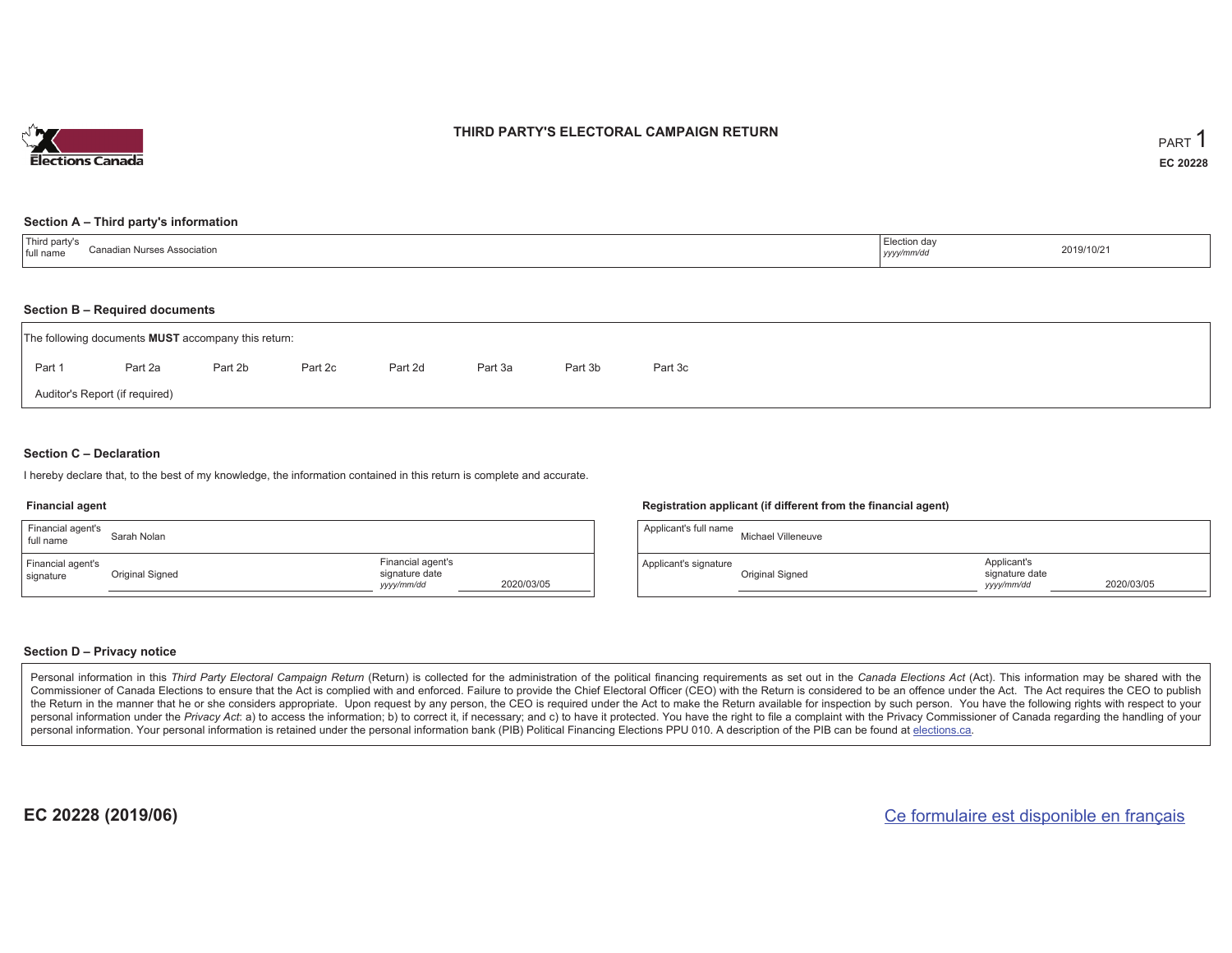

## **THIRD PARTY'S ELECTORAL CAMPAIGN RETURN HIRD PARTY'S ELECTORAL CAMPAIGN RETURN<br>Statement of monetary contributions received PART 2a**

**EC 20228**

| No.                                           | Full name                                                                           | <b>Street</b><br>no. | <b>Street</b> | Apt. | City | Prov./<br>Terr. | Postal<br>code | Date<br>received<br>yyyy/mm/dd                                                 | Individual | <b>Business /</b><br>Commercial<br>organization | Government | Trade union  | Corporation<br>capital | Unincorporated<br>without share organization or<br>association |
|-----------------------------------------------|-------------------------------------------------------------------------------------|----------------------|---------------|------|------|-----------------|----------------|--------------------------------------------------------------------------------|------------|-------------------------------------------------|------------|--------------|------------------------|----------------------------------------------------------------|
|                                               |                                                                                     |                      |               |      |      |                 |                |                                                                                | \$         | \$                                              | \$         | $\mathbf{s}$ | \$                     | \$                                                             |
|                                               |                                                                                     |                      |               |      |      |                 |                |                                                                                |            |                                                 |            |              |                        |                                                                |
|                                               |                                                                                     |                      |               |      |      |                 |                |                                                                                |            |                                                 |            |              |                        |                                                                |
|                                               |                                                                                     |                      |               |      |      |                 |                |                                                                                |            |                                                 |            |              |                        |                                                                |
|                                               |                                                                                     |                      |               |      |      |                 |                |                                                                                |            |                                                 |            |              |                        |                                                                |
|                                               |                                                                                     |                      |               |      |      |                 |                |                                                                                |            |                                                 |            |              |                        |                                                                |
|                                               |                                                                                     |                      |               |      |      |                 |                |                                                                                |            |                                                 |            |              |                        |                                                                |
|                                               |                                                                                     |                      |               |      |      |                 |                |                                                                                |            |                                                 |            |              |                        |                                                                |
|                                               |                                                                                     |                      |               |      |      |                 |                |                                                                                |            |                                                 |            |              |                        |                                                                |
|                                               |                                                                                     |                      |               |      |      |                 |                |                                                                                |            |                                                 |            |              |                        |                                                                |
|                                               |                                                                                     |                      |               |      |      |                 |                |                                                                                |            |                                                 |            |              |                        |                                                                |
|                                               |                                                                                     |                      |               |      |      |                 |                |                                                                                |            |                                                 |            |              |                        |                                                                |
|                                               |                                                                                     |                      |               |      |      |                 |                |                                                                                |            |                                                 |            |              |                        |                                                                |
|                                               |                                                                                     |                      |               |      |      |                 |                |                                                                                |            |                                                 |            |              |                        |                                                                |
|                                               |                                                                                     |                      |               |      |      |                 |                |                                                                                |            |                                                 |            |              |                        |                                                                |
|                                               |                                                                                     |                      |               |      |      |                 |                |                                                                                |            |                                                 |            |              |                        |                                                                |
|                                               |                                                                                     |                      |               |      |      |                 |                | Totals carried forward from previous page \$                                   |            |                                                 |            |              |                        |                                                                |
|                                               |                                                                                     |                      |               |      |      |                 |                | Total amount of monetary contributions by contributors who gave over \$200 (A) |            |                                                 |            |              |                        |                                                                |
|                                               |                                                                                     |                      |               |      |      |                 |                | Number of contributors who gave over \$200                                     |            |                                                 |            |              |                        |                                                                |
|                                               | Total amount of monetary contributions by contributors who gave \$200 or less $(B)$ |                      |               |      |      |                 |                |                                                                                |            |                                                 |            |              |                        |                                                                |
| Number of contributors who gave \$200 or less |                                                                                     |                      |               |      |      |                 |                |                                                                                |            |                                                 |            |              |                        |                                                                |
|                                               |                                                                                     |                      |               |      |      |                 |                | Total amount of all monetary contributions (A+B)                               |            |                                                 |            |              |                        |                                                                |
|                                               |                                                                                     |                      |               |      |      |                 |                | Number of contributors who gave monetary contributions                         |            |                                                 |            |              |                        |                                                                |

| Third<br>party | іянс | ,,,,, | 2019/10/2 | Paα⊾ |  |  |  |
|----------------|------|-------|-----------|------|--|--|--|
|----------------|------|-------|-----------|------|--|--|--|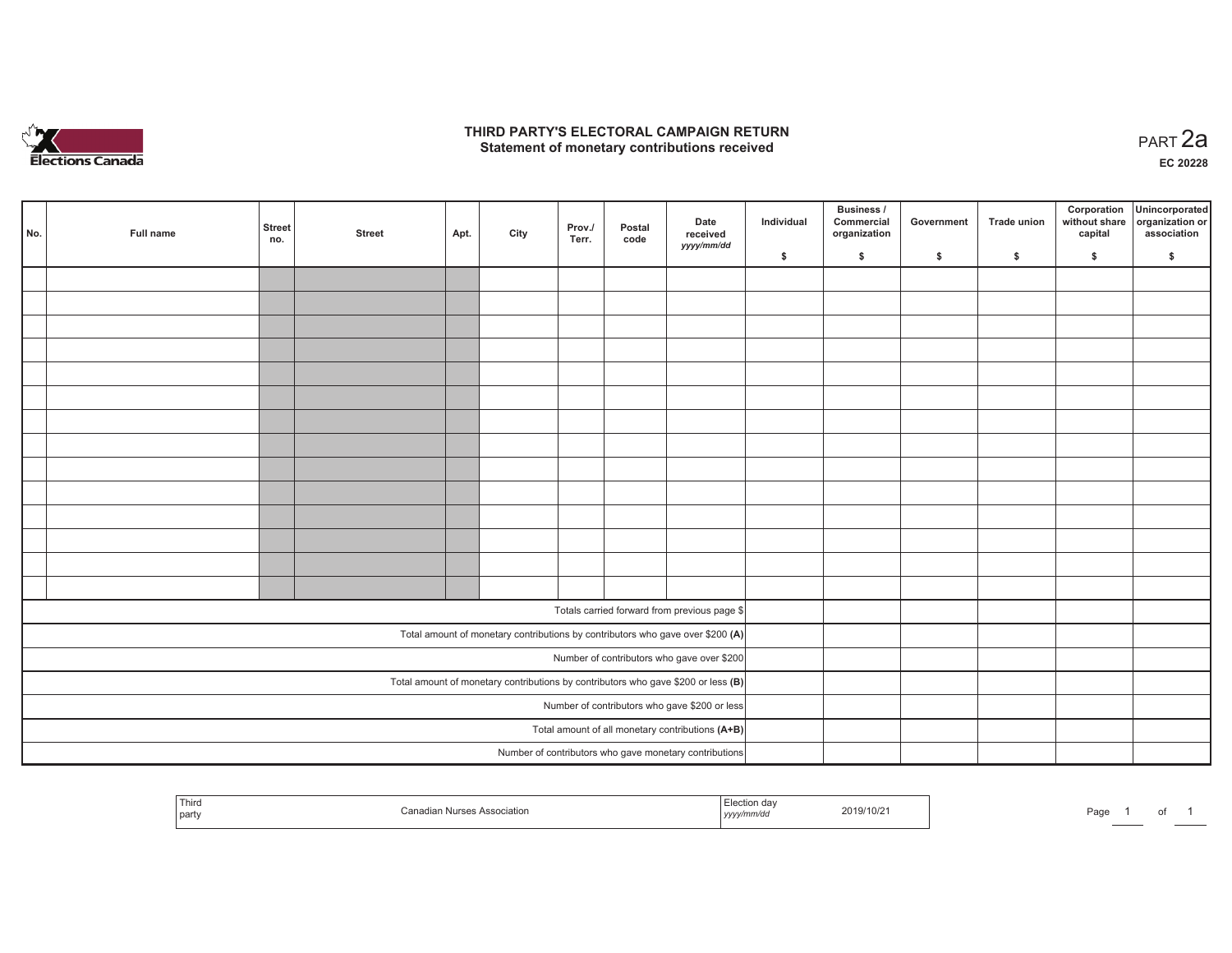

## **THIRD PARTY'S ELECTORAL CAMPAIGN RETURN**  THIRD PARTY'S ELECTORAL CAMPAIGN RETURN<br>Statement of non-monetary contributions received<br> **PART 2b**

of 1

| No. | Full name | <b>Street</b><br>no. | <b>Street</b> | Apt. | City | Prov./<br>Terr. | Postal<br>code | Date<br>received<br>yyyy/mm/dd                                                          | Individual | <b>Business /</b><br>Commercial<br>organization | Government | Trade union | Corporation<br>capital | Unincorporated<br>without share organization or<br>association |
|-----|-----------|----------------------|---------------|------|------|-----------------|----------------|-----------------------------------------------------------------------------------------|------------|-------------------------------------------------|------------|-------------|------------------------|----------------------------------------------------------------|
|     |           |                      |               |      |      |                 |                |                                                                                         | \$         | \$                                              | \$         | \$          | \$                     | \$                                                             |
|     |           |                      |               |      |      |                 |                |                                                                                         |            |                                                 |            |             |                        |                                                                |
|     |           |                      |               |      |      |                 |                |                                                                                         |            |                                                 |            |             |                        |                                                                |
|     |           |                      |               |      |      |                 |                |                                                                                         |            |                                                 |            |             |                        |                                                                |
|     |           |                      |               |      |      |                 |                |                                                                                         |            |                                                 |            |             |                        |                                                                |
|     |           |                      |               |      |      |                 |                |                                                                                         |            |                                                 |            |             |                        |                                                                |
|     |           |                      |               |      |      |                 |                |                                                                                         |            |                                                 |            |             |                        |                                                                |
|     |           |                      |               |      |      |                 |                |                                                                                         |            |                                                 |            |             |                        |                                                                |
|     |           |                      |               |      |      |                 |                |                                                                                         |            |                                                 |            |             |                        |                                                                |
|     |           |                      |               |      |      |                 |                |                                                                                         |            |                                                 |            |             |                        |                                                                |
|     |           |                      |               |      |      |                 |                |                                                                                         |            |                                                 |            |             |                        |                                                                |
|     |           |                      |               |      |      |                 |                |                                                                                         |            |                                                 |            |             |                        |                                                                |
|     |           |                      |               |      |      |                 |                |                                                                                         |            |                                                 |            |             |                        |                                                                |
|     |           |                      |               |      |      |                 |                |                                                                                         |            |                                                 |            |             |                        |                                                                |
|     |           |                      |               |      |      |                 |                |                                                                                         |            |                                                 |            |             |                        |                                                                |
|     |           |                      |               |      |      |                 |                | Totals carried forward from previous page \$                                            |            |                                                 |            |             |                        |                                                                |
|     |           |                      |               |      |      |                 |                |                                                                                         |            |                                                 |            |             |                        |                                                                |
|     |           |                      |               |      |      |                 |                | Total amount of non-monetary contributions by contributors who gave over \$200 (A)      |            |                                                 |            |             |                        |                                                                |
|     |           |                      |               |      |      |                 |                | Number of contributors who gave over \$200                                              |            |                                                 |            |             |                        |                                                                |
|     |           |                      |               |      |      |                 |                | Total amount of non-monetary contributions by contributors who gave \$200 or less $(B)$ |            |                                                 |            |             |                        |                                                                |
|     |           |                      |               |      |      |                 |                | Number of contributors who gave \$200 or less                                           |            |                                                 |            |             |                        |                                                                |
|     |           |                      |               |      |      |                 |                | Total amount of all non-monetary contributions (A+B)                                    |            |                                                 |            |             |                        |                                                                |
|     |           |                      |               |      |      |                 |                | Number of contributors who gave non-monetary contributions                              |            |                                                 |            |             |                        |                                                                |

| Third<br>party | Sana<br><b>Nurses Association</b><br>wanat | ection<br>n da<br>,,,,, | 2019/10/2 | Page |  |
|----------------|--------------------------------------------|-------------------------|-----------|------|--|
|----------------|--------------------------------------------|-------------------------|-----------|------|--|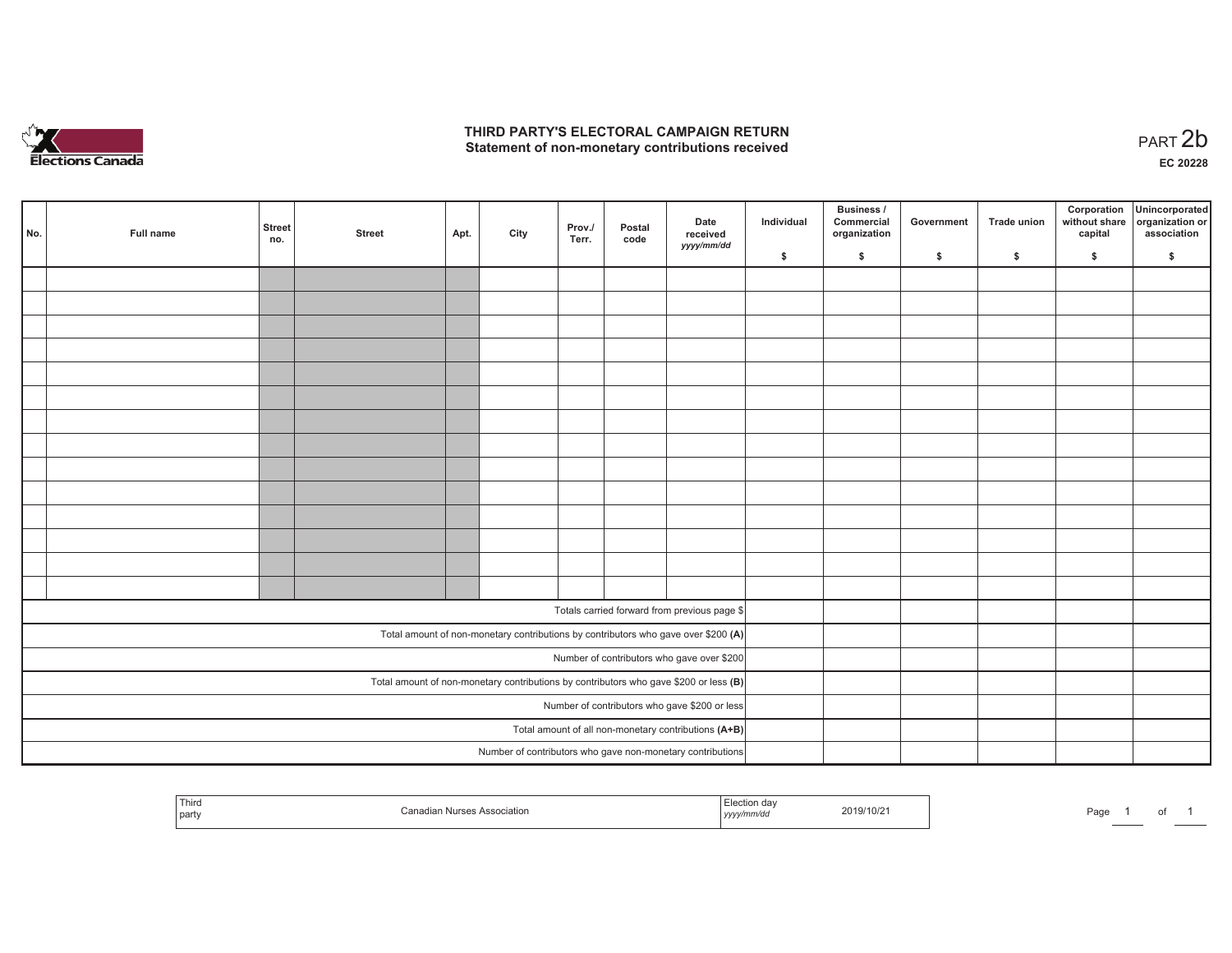

## **THIRD PARTY'S ELECTORAL CAMPAIGN RETURN STATE:** PARTY'S ELECTORAL CAMPAIGN RETURN<br>
Statement of operating loans received

**EC 20228**

| No. | Full name                                    | <b>Street</b><br>no. | <b>Street</b> | Apt. | City | Prov./<br>Terr. | Postal<br>code | Date<br>received                                                  | Individual | Business /<br>Commercial<br>organization | Government | Trade union | Corporation<br>capital | Unincorporated<br>without share organization or<br>association |
|-----|----------------------------------------------|----------------------|---------------|------|------|-----------------|----------------|-------------------------------------------------------------------|------------|------------------------------------------|------------|-------------|------------------------|----------------------------------------------------------------|
|     |                                              |                      |               |      |      |                 |                | yyyy/mm/dd                                                        | \$         | \$                                       | \$         | \$          | \$                     | \$                                                             |
|     |                                              |                      |               |      |      |                 |                |                                                                   |            |                                          |            |             |                        |                                                                |
|     |                                              |                      |               |      |      |                 |                |                                                                   |            |                                          |            |             |                        |                                                                |
|     |                                              |                      |               |      |      |                 |                |                                                                   |            |                                          |            |             |                        |                                                                |
|     |                                              |                      |               |      |      |                 |                |                                                                   |            |                                          |            |             |                        |                                                                |
|     |                                              |                      |               |      |      |                 |                |                                                                   |            |                                          |            |             |                        |                                                                |
|     |                                              |                      |               |      |      |                 |                |                                                                   |            |                                          |            |             |                        |                                                                |
|     |                                              |                      |               |      |      |                 |                |                                                                   |            |                                          |            |             |                        |                                                                |
|     |                                              |                      |               |      |      |                 |                |                                                                   |            |                                          |            |             |                        |                                                                |
|     |                                              |                      |               |      |      |                 |                |                                                                   |            |                                          |            |             |                        |                                                                |
|     |                                              |                      |               |      |      |                 |                |                                                                   |            |                                          |            |             |                        |                                                                |
|     |                                              |                      |               |      |      |                 |                |                                                                   |            |                                          |            |             |                        |                                                                |
|     |                                              |                      |               |      |      |                 |                |                                                                   |            |                                          |            |             |                        |                                                                |
|     |                                              |                      |               |      |      |                 |                |                                                                   |            |                                          |            |             |                        |                                                                |
|     |                                              |                      |               |      |      |                 |                |                                                                   |            |                                          |            |             |                        |                                                                |
|     |                                              |                      |               |      |      |                 |                | Totals carried forward from previous page \$                      |            |                                          |            |             |                        |                                                                |
|     |                                              |                      |               |      |      |                 |                | Total amount of loans by lenders who provided over \$200 (A)      |            |                                          |            |             |                        |                                                                |
|     |                                              |                      |               |      |      |                 |                | Number of lenders who provided over \$200                         |            |                                          |            |             |                        |                                                                |
|     |                                              |                      |               |      |      |                 |                | Total amount of loans by lenders who provided \$200 or less $(B)$ |            |                                          |            |             |                        |                                                                |
|     | Number of lenders who provided \$200 or less |                      |               |      |      |                 |                |                                                                   |            |                                          |            |             |                        |                                                                |
|     | Total amount of all loans (A+B)              |                      |               |      |      |                 |                |                                                                   |            |                                          |            |             |                        |                                                                |
|     |                                              |                      |               |      |      |                 |                | Number of all lenders who provided loans                          |            |                                          |            |             |                        |                                                                |

| Third<br>party | iciatioi | <br>wmmvu<br>  <i>y y y y</i> | 2019/10/2 | Page |  |  |  |
|----------------|----------|-------------------------------|-----------|------|--|--|--|
|----------------|----------|-------------------------------|-----------|------|--|--|--|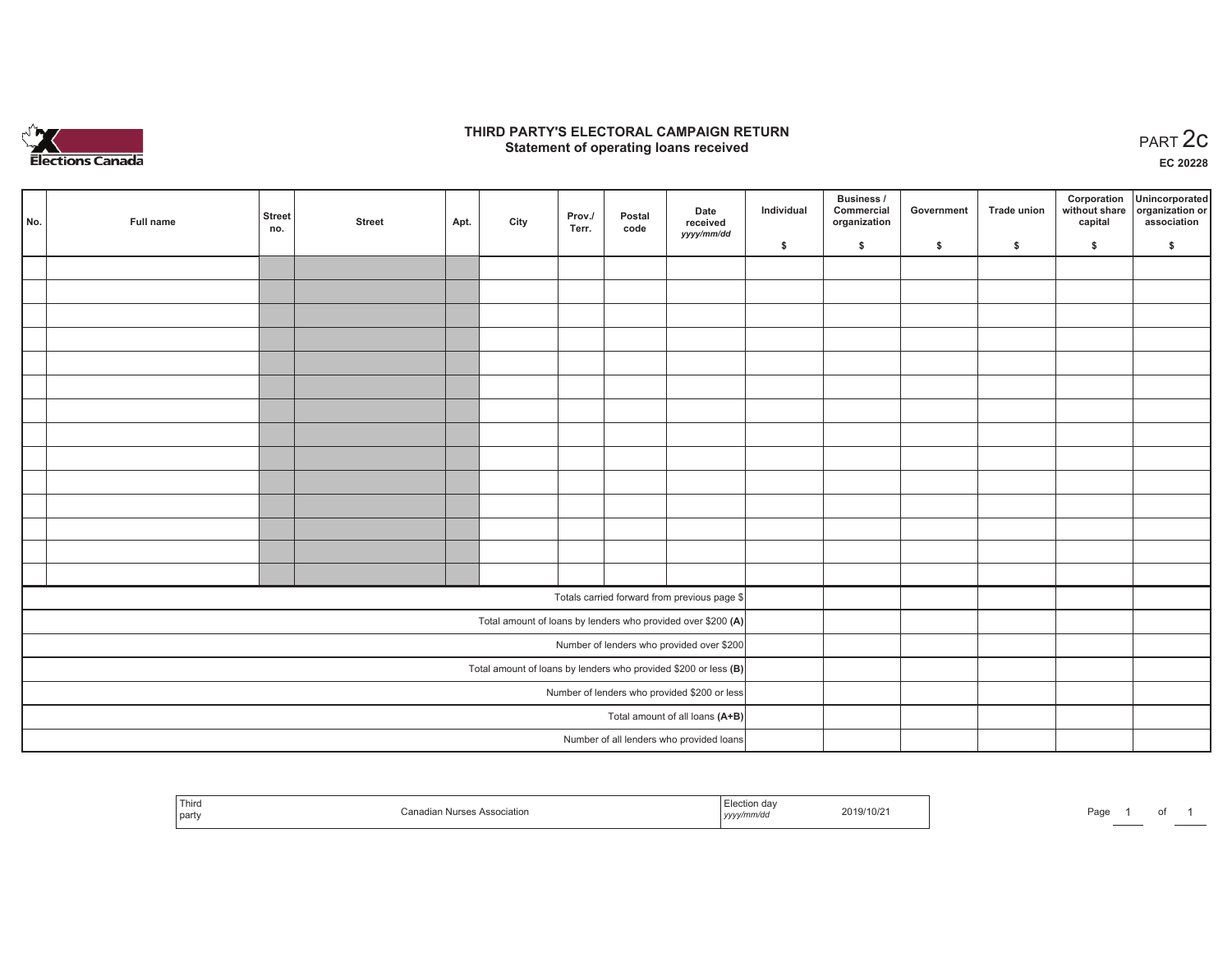

# **THIRD PARTY'S ELECTORAL CAMPAIGN RETURN S** ELECTORAL CAMPAIGN RETURN<br>Summary of inflows PART 2d

| No.   | Type of contributor / lender                 | <b>Monetary</b><br>contributions<br>(Part 2a)<br>\$ | Non-monetary<br>contributions<br>(Part 2b)<br>\$ | Loans<br>(Part 2c)<br>\$ | <b>Total</b><br>\$ | Number of<br>contributors and<br>lenders |
|-------|----------------------------------------------|-----------------------------------------------------|--------------------------------------------------|--------------------------|--------------------|------------------------------------------|
|       |                                              |                                                     |                                                  |                          |                    |                                          |
| 1.    | Individuals                                  |                                                     |                                                  |                          |                    |                                          |
|       | 2. Businesses / Commercial organizations     |                                                     |                                                  |                          |                    |                                          |
| 3.    | Governments                                  |                                                     |                                                  |                          |                    |                                          |
| 4.    | Trade unions                                 |                                                     |                                                  |                          |                    |                                          |
| 5.    | Corporations without share capital           |                                                     |                                                  |                          |                    |                                          |
| 6.    | Unincorporated organizations or associations |                                                     |                                                  |                          |                    |                                          |
| 7.    | Total (items 1 to 6)                         |                                                     |                                                  |                          |                    |                                          |
| Total |                                              |                                                     |                                                  |                          |                    |                                          |
| 8.    | Amount of third party's resources used       |                                                     |                                                  |                          | 7,239.36           |                                          |
| 9.    | Grand total (items 7 and 8)                  |                                                     |                                                  |                          | 7,236.36           |                                          |

| Third<br>party | `anadian<br>Nurse <sup>2</sup><br>ciation. | . dav<br>⊟lection<br>.<br>yyyy/mm/do<br>,,,, | 2019/10/2 |
|----------------|--------------------------------------------|----------------------------------------------|-----------|
|----------------|--------------------------------------------|----------------------------------------------|-----------|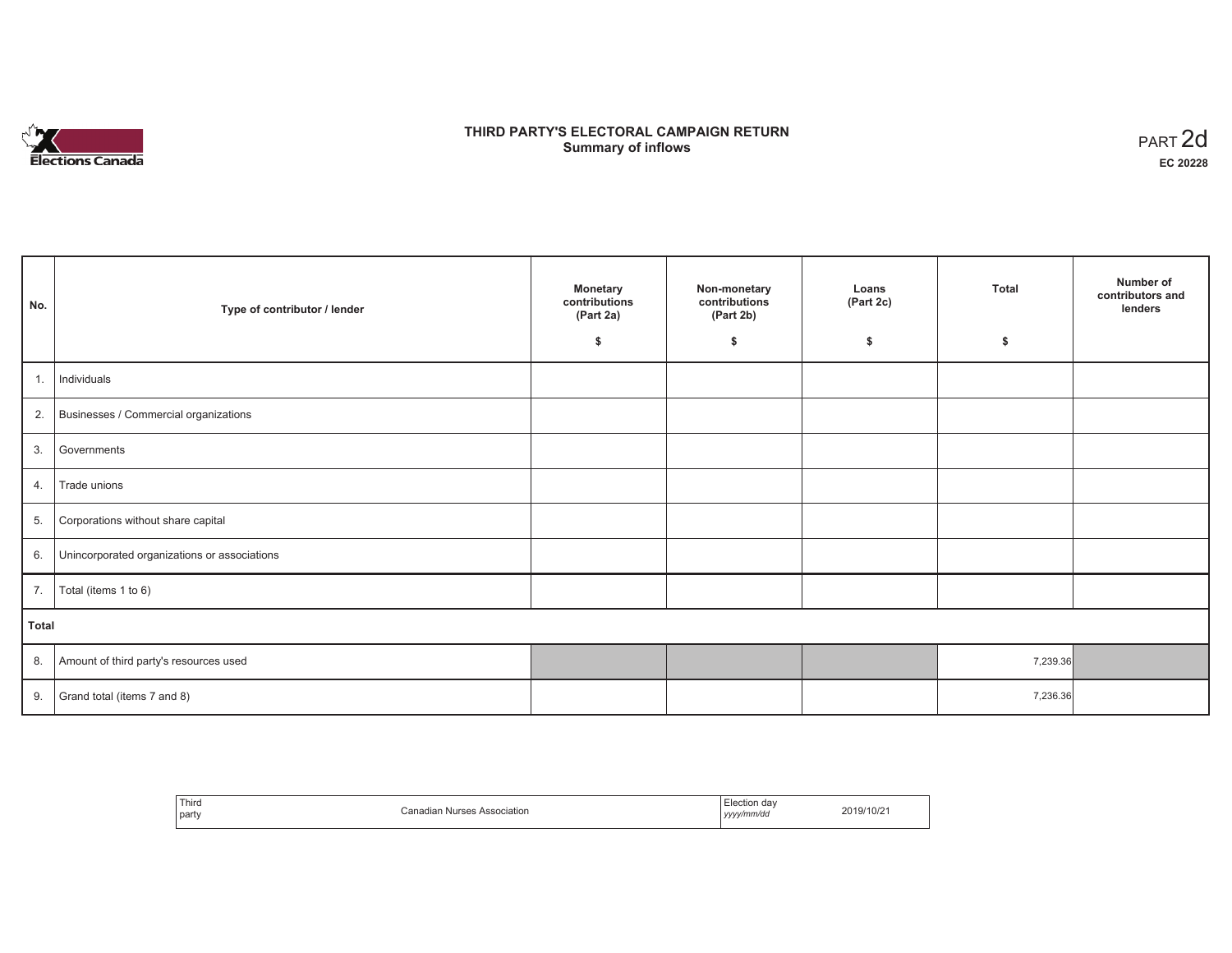

## **THIRD PARTY'S ELECTORAL CAMPAIGN RETURN Statement of expenses incurred for regulated activities that take place during the pre-election period**  *(Only applicable to a fixed-date general election)*

For a list of expense types, expense categories and expense subcategories, refer to Annex II in the Instructions.

| No. | Date<br>incurred<br>yyyy/mm/dd | <b>ED Code</b><br>$($ if applicable $)$ | Supplier | <b>Expense type</b> | Expense<br>category | Expense<br>subcategory | <b>Starting date</b><br>of activity,<br>advertisement<br>or survey<br>yyyy/mm/dd | Ending date<br>of activity,<br>advertisement<br>or survey<br>yyyy/mm/dd | Place of activity or<br>advertisement        | <b>Expense amount</b><br>\$ |
|-----|--------------------------------|-----------------------------------------|----------|---------------------|---------------------|------------------------|----------------------------------------------------------------------------------|-------------------------------------------------------------------------|----------------------------------------------|-----------------------------|
|     |                                |                                         |          |                     |                     |                        |                                                                                  |                                                                         |                                              |                             |
|     |                                |                                         |          |                     |                     |                        |                                                                                  |                                                                         |                                              |                             |
|     |                                |                                         |          |                     |                     |                        |                                                                                  |                                                                         |                                              |                             |
|     |                                |                                         |          |                     |                     |                        |                                                                                  |                                                                         |                                              |                             |
|     |                                |                                         |          |                     |                     |                        |                                                                                  |                                                                         |                                              |                             |
|     |                                |                                         |          |                     |                     |                        |                                                                                  |                                                                         |                                              |                             |
|     |                                |                                         |          |                     |                     |                        |                                                                                  |                                                                         |                                              |                             |
|     |                                |                                         |          |                     |                     |                        |                                                                                  |                                                                         |                                              |                             |
|     |                                |                                         |          |                     |                     |                        |                                                                                  |                                                                         |                                              |                             |
|     |                                |                                         |          |                     |                     |                        |                                                                                  |                                                                         |                                              |                             |
|     |                                |                                         |          |                     |                     |                        |                                                                                  |                                                                         |                                              |                             |
|     |                                |                                         |          |                     |                     |                        |                                                                                  |                                                                         |                                              |                             |
|     |                                |                                         |          |                     |                     |                        |                                                                                  |                                                                         |                                              |                             |
|     |                                |                                         |          |                     |                     |                        |                                                                                  |                                                                         |                                              |                             |
|     |                                |                                         |          |                     |                     |                        |                                                                                  |                                                                         |                                              |                             |
|     |                                |                                         |          |                     |                     |                        |                                                                                  |                                                                         |                                              |                             |
|     |                                |                                         |          |                     |                     |                        |                                                                                  |                                                                         |                                              |                             |
|     |                                |                                         |          |                     |                     |                        |                                                                                  |                                                                         | Totals carried forward from previous page \$ |                             |
|     | Total \$                       |                                         |          |                     |                     |                        |                                                                                  |                                                                         |                                              |                             |

| 1 ulte<br>l party | ssocialion | ,,,,, | 2019/10/21 | Page |  |  |  |
|-------------------|------------|-------|------------|------|--|--|--|
|-------------------|------------|-------|------------|------|--|--|--|

 $_{\sf PART}$ 3a **EC 20228**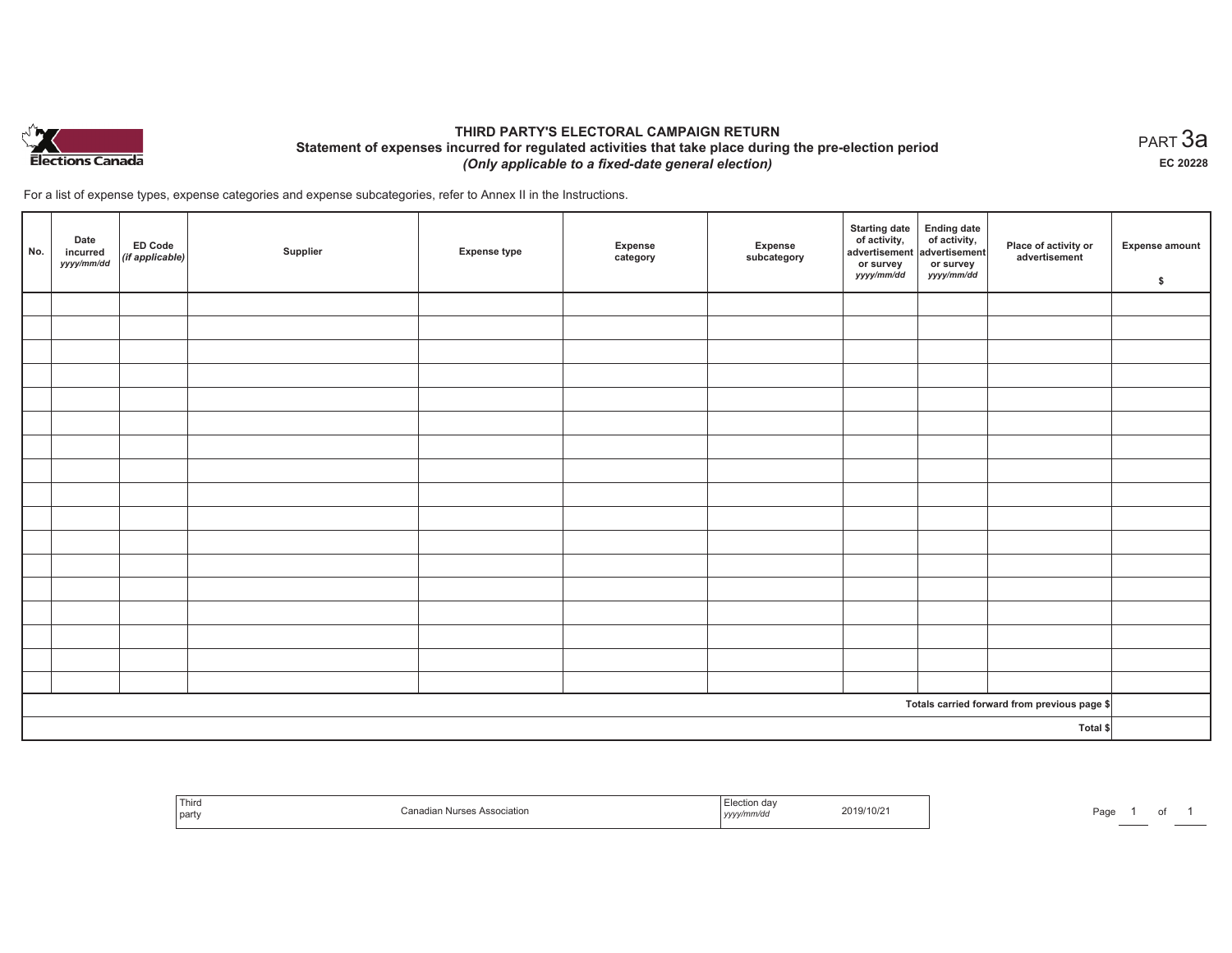

# **THIRD PARTY'S ELECTORAL CAMPAIGN RETURN Statement of expenses incurred for regulated activities that take place during the election period**<br>PART  $3b$

**EC 20228**

1 of 1

For a list of expense types, expense categories and expense subcategories, refer to Annex II in the Instructions.

| No.            | Date<br>incurred<br>yyyy/mm/dd | <b>ED Code</b><br>(if applicable) | Supplier            | <b>Expense type</b>  | Expense<br>category | Expense<br>subcategory | <b>Starting date</b><br>of activity,<br>advertisement<br>or survey<br>yyyy/mm/dd | <b>Ending date</b><br>of activity,<br>advertisement<br>or survey<br>yyyy/mm/dd | Place of activity or<br>advertisement        | <b>Expense amount</b> |
|----------------|--------------------------------|-----------------------------------|---------------------|----------------------|---------------------|------------------------|----------------------------------------------------------------------------------|--------------------------------------------------------------------------------|----------------------------------------------|-----------------------|
|                |                                |                                   |                     |                      |                     |                        |                                                                                  |                                                                                |                                              | \$                    |
|                | 2019/09/28                     |                                   | Acadie Nouvelle     | Election Advertising | Advertising         | Print Media            | 2019/09/28                                                                       | 2019/09/28                                                                     | Fredericton, NB                              | 1,574.00              |
| $\overline{2}$ | 2019/09/07                     |                                   | The Daily Gleaner   | Election Advertising | Advertising         | Print Media            | 2019/09/21                                                                       | 2019/09/30                                                                     | Fredericton, NB                              | 2,357.86              |
| $\mathbf{3}$   | 2019/09/18                     |                                   | Winnipeg Free Press | Election Advertising | Advertising         | Print Media            | 2019/09/20                                                                       | 2019/10/05                                                                     | Winnipeg, MB                                 | 3,307.50              |
|                |                                |                                   |                     |                      |                     |                        |                                                                                  |                                                                                |                                              |                       |
|                |                                |                                   |                     |                      |                     |                        |                                                                                  |                                                                                |                                              |                       |
|                |                                |                                   |                     |                      |                     |                        |                                                                                  |                                                                                |                                              |                       |
|                |                                |                                   |                     |                      |                     |                        |                                                                                  |                                                                                |                                              |                       |
|                |                                |                                   |                     |                      |                     |                        |                                                                                  |                                                                                |                                              |                       |
|                |                                |                                   |                     |                      |                     |                        |                                                                                  |                                                                                |                                              |                       |
|                |                                |                                   |                     |                      |                     |                        |                                                                                  |                                                                                |                                              |                       |
|                |                                |                                   |                     |                      |                     |                        |                                                                                  |                                                                                |                                              |                       |
|                |                                |                                   |                     |                      |                     |                        |                                                                                  |                                                                                |                                              |                       |
|                |                                |                                   |                     |                      |                     |                        |                                                                                  |                                                                                |                                              |                       |
|                |                                |                                   |                     |                      |                     |                        |                                                                                  |                                                                                |                                              |                       |
|                |                                |                                   |                     |                      |                     |                        |                                                                                  |                                                                                |                                              |                       |
|                |                                |                                   |                     |                      |                     |                        |                                                                                  |                                                                                |                                              |                       |
|                |                                |                                   |                     |                      |                     |                        |                                                                                  |                                                                                |                                              |                       |
|                |                                |                                   |                     |                      |                     |                        |                                                                                  |                                                                                | Totals carried forward from previous page \$ |                       |
|                |                                |                                   |                     |                      |                     |                        |                                                                                  |                                                                                | Total \$                                     | 7,239.36              |

| Third<br>and the control of the con-<br>part | Nurses Association<br>'onodio<br>וומונונ<br>,,,,, | ection dav<br>2019/10/2<br>yyy/mm/dd | Page |
|----------------------------------------------|---------------------------------------------------|--------------------------------------|------|
|----------------------------------------------|---------------------------------------------------|--------------------------------------|------|